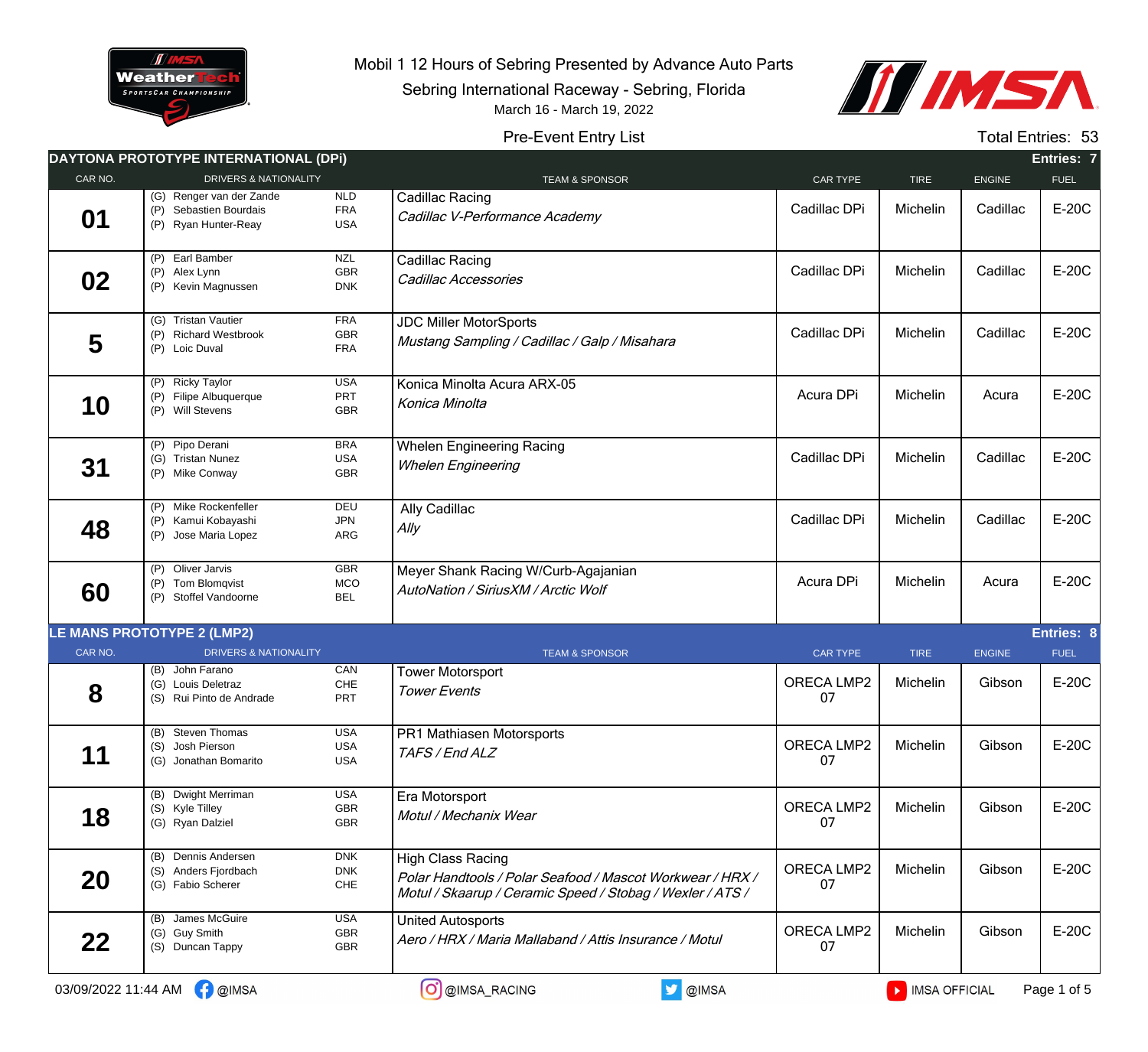|         | LE MANS PROTOTYPE 2 (LMP2)                                                    |                                        |                                                                                                                      |                  |             |               | Entries: 8         |
|---------|-------------------------------------------------------------------------------|----------------------------------------|----------------------------------------------------------------------------------------------------------------------|------------------|-------------|---------------|--------------------|
| CAR NO. | <b>DRIVERS &amp; NATIONALITY</b>                                              |                                        | <b>TEAM &amp; SPONSOR</b>                                                                                            | <b>CAR TYPE</b>  | <b>TIRE</b> | <b>ENGINE</b> | <b>FUEL</b>        |
| 29      | (B) Frits Van Eerd<br>(P) Giedo van der Garde<br>(S) Dylan Murry              | <b>NLD</b><br>NLD<br><b>USA</b>        | Racing Team Nederland                                                                                                | ORECA LMP2<br>07 | Michelin    | Gibson        | E-20C              |
| 52      | (B) Ben Keating<br>(G) Mikkel Jensen<br>(S) Scott Huffaker                    | <b>USA</b><br><b>DNK</b><br><b>USA</b> | PR1 Mathiasen Motorsports<br>Wynns / RainX / 4Horsemen / Client Command / Max Connect                                | ORECA LMP2<br>07 | Michelin    | Gibson        | E-20C              |
| 81      | (B) Henrik Hedman<br>(P) Juan Pablo Montoya<br>(S) Sebastian Montoya          | <b>USA</b><br>COL<br>COL               | DragonSpeed USA                                                                                                      | ORECA LMP2<br>07 | Michelin    | Gibson        | E-20C              |
|         | <b>LE MANS PROTOTYPE 3 (LMP3)</b>                                             |                                        |                                                                                                                      |                  |             |               | <b>Entries: 10</b> |
| CAR NO. | <b>DRIVERS &amp; NATIONALITY</b>                                              |                                        | <b>TEAM &amp; SPONSOR</b>                                                                                            | <b>CAR TYPE</b>  | <b>TIRE</b> | <b>ENGINE</b> | <b>FUEL</b>        |
| 6       | (B) Efrin Castro<br>(S) Moritz Kranz<br>(G) Ugo de Wilde                      | <b>DOM</b><br><b>DEU</b><br><b>BEL</b> | Muehlner Motorsports America<br>H&R Das Fahrwerk / H&R Special Springs                                               | Duqueine D08     | Michelin    | VK            | $E-10$             |
| 7       | (B) Mark Kvamme<br>(S) Trenton Estep $(30)$<br>(B) Anthony Mantella           | <b>USA</b><br><b>USA</b><br>CAN        | Forty7 Motorsports<br><b>Drive Capital</b>                                                                           | Duqueine D08     | Michelin    | <b>VK</b>     | $E-10$             |
| 13      | (B) Orey Fidani<br>(G) Kuno Wittmer<br>(S) Lars Kern                          | CAN<br>CAN<br>DEU                      | <b>AWA</b><br>Orlando Corp / OMP / Sonic Tools / Racing Spirit / Urbinco /<br>Westrock / Motul / Projekt / C17 Media | Duqueine D08     | Michelin    | <b>VK</b>     | $E-10$             |
| 30      | (B) Ari Balogh<br>(G) Garett Grist<br>(S) Dakota Dickerson (< 30)             | <b>USA</b><br>CAN<br><b>USA</b>        | Jr III Racing<br>AirBnB / S2 Cyber                                                                                   | Ligier JS P320   | Michelin    | <b>VK</b>     | $E-10$             |
| 33      | (G) Joao Barbosa<br>(S) Malthe Jakobsen (< 30)<br>(B) Lance Willsey           | <b>PRT</b><br><b>DNK</b><br><b>USA</b> | Sean Creech Motorsport<br>Exelixis / Focal One / Alta Equipment                                                      | Ligier JS P320   | Michelin    | VK            | $E-10$             |
| 36      | (S) Jarett Andretti (< 30)<br>$(S)$ Josh Burdon $( < 30)$<br>(G) Gabby Chaves | <b>USA</b><br>AUS<br>COL               | Andretti Autosport<br>Galant / Window World                                                                          | Ligier JS P320   | Michelin    | VK            | $E-10$             |
| 38      | (B) Dan Goldburg<br>(S) Rasmus Lindh $( < 30)$<br>(S) Cameron Shields $(30)$  | <b>USA</b><br>SWE<br><b>AUS</b>        | Performance Tech Motorsports<br>Cardio Access / CSCI / Care Evolution / AIG Technologies                             | Ligier JS P320   | Michelin    | <b>VK</b>     | $E-10$             |
| 40      | (S) Max Hanratty ( $<$ 30)<br>(B) Todd Archer<br>(S) James Vance $(30)$       | <b>USA</b><br><b>USA</b><br>CAN        | FastMD Racing<br>FastMD Healthcare Solutions / Track King / Archer Luxury<br>Travel                                  | Duqueine D08     | Michelin    | VK            | $E-10$             |
| 54      | (B) Jon Bennett<br>(G) Colin Braun<br>(B) George Kurtz                        | <b>USA</b><br><b>USA</b><br><b>USA</b> | <b>CORE Autosport</b><br>Crowdstrike / Motul / FLEX-BOX                                                              | Ligier JS P320   | Michelin    | VK            | $E-10$             |
| 74      | (S) Gar Robinson $(30)$<br>(G) Felipe Fraga<br>(S) Kay van Berlo $(30)$       | <b>USA</b><br><b>BRA</b><br><b>NLD</b> | <b>Riley Motorsports</b><br>74 Ranch Resort                                                                          | Ligier JS P320   | Michelin    | VK            | $E-10$             |



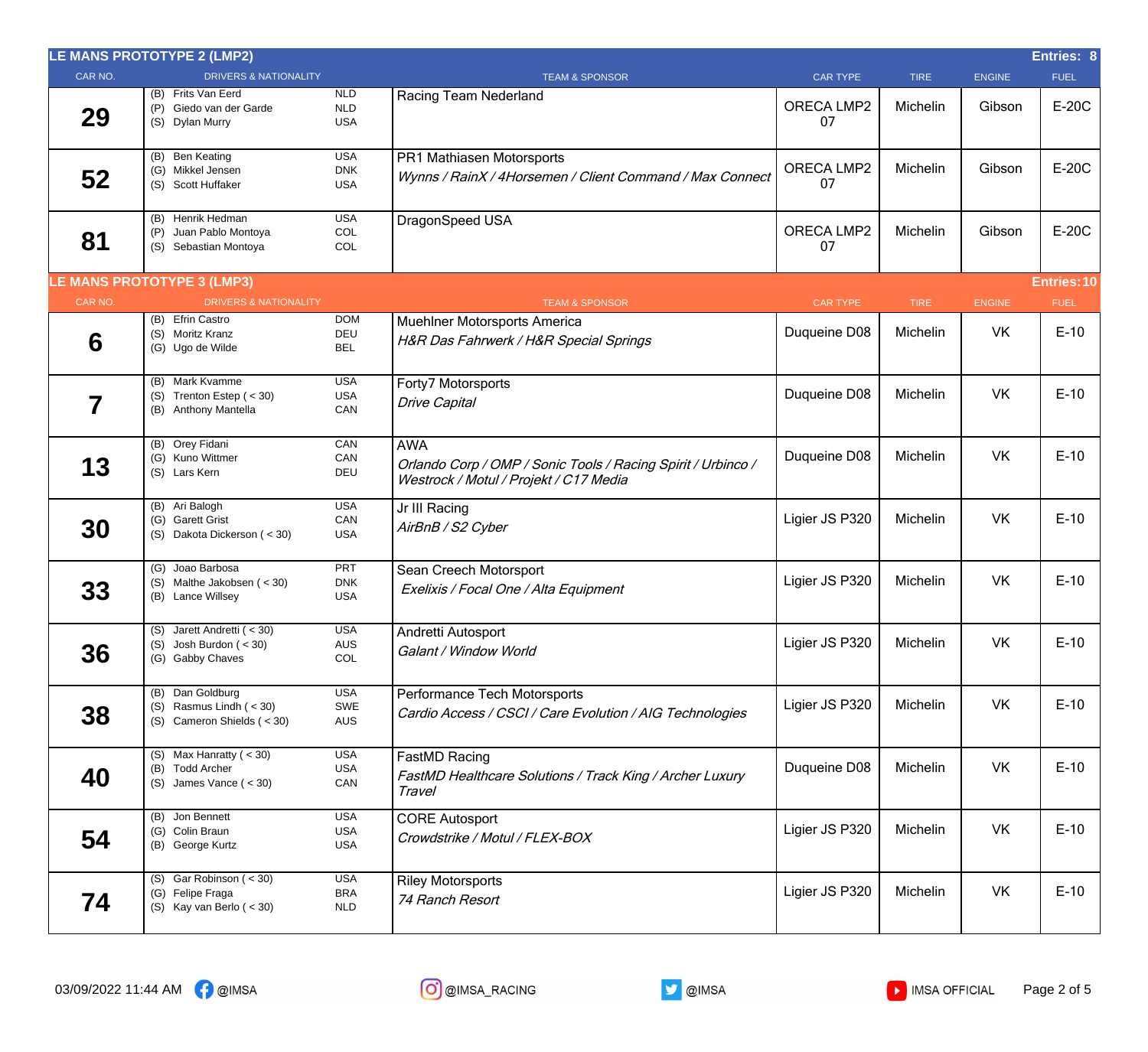|                         | <b>GT DAYTONA PRO (GTD PRO)</b>                                     |                                        |                                                                         |                                    |             |                  | Entries: 11 |
|-------------------------|---------------------------------------------------------------------|----------------------------------------|-------------------------------------------------------------------------|------------------------------------|-------------|------------------|-------------|
| CAR NO.                 | <b>DRIVERS &amp; NATIONALITY</b>                                    |                                        | <b>TEAM &amp; SPONSOR</b>                                               | <b>CAR TYPE</b>                    | <b>TIRE</b> | <b>ENGINE</b>    | <b>FUEL</b> |
| $\mathbf 3$             | (P) Antonio Garcia<br>(P) Jordan Taylor<br>(P) Nicky Catsburg       | <b>ESP</b><br><b>USA</b><br>NLD        | <b>Corvette Racing</b>                                                  | Corvette C8.R<br><b>GTD</b>        | Michelin    | Chevrolet        | $E-10$      |
| 9                       | (G) Matt Campbell<br>(G) Mathieu Jaminet<br>(P) Felipe Nasr         | <b>AUS</b><br><b>FRA</b><br><b>BRA</b> | <b>Pfaff Motorsports</b><br>Driveway / Motul / Pfaff Porsche            | Porsche 911<br>GT3R                | Michelin    | Porsche          | $E-10$      |
| 14                      | (G) Jack Hawksworth<br>(P) Ben Barnicoat<br>(G) Aaron Telitz        | GBR<br>GBR<br><b>USA</b>               | VasserSullivan                                                          | Lexus RCF<br>GT <sub>3</sub>       | Michelin    | Lexus            | $E-10$      |
| 23                      | (G) Ross Gunn<br>(G) Alex Riberas<br>(P) Maxime Martin              | <b>GBR</b><br>ESP<br><b>BEL</b>        | <b>Heart of Racing Team</b>                                             | <b>Aston Martin</b><br>Vantage GT3 | Michelin    | Aston Martin     | $E-10$      |
| 24                      | (P) Philipp Eng<br>(P) Marco Wittmann<br>(G) Nick Yelloly           | AUT<br>DEU<br>GBR                      | <b>BMW M Team RLL</b><br><b>BMW of North America / Motul</b>            | <b>BMW M4 GT3</b>                  | Michelin    | <b>BMW</b>       | $E-10$      |
| 25                      | (G) Connor De Phillippi<br>(P) John Edwards<br>(P) Augusto Farfus   | <b>USA</b><br><b>USA</b><br><b>BRA</b> | <b>BMW M Team RLL</b><br><b>BMW of North America / Motul</b>            | <b>BMW M4 GT3</b>                  | Michelin    | <b>BMW</b>       | $E-10$      |
| 62                      | (P) Daniel Serra<br>(P) Davide Rigon<br>(G) Edward Cheever          | <b>BRA</b><br><b>ITA</b><br><b>ITA</b> | Risi Competizione                                                       | Ferrari 488 GT3                    | Michelin    | Ferrari          | $E-10$      |
| 63                      | (P) Marco Mapelli<br>(P) Andrea Caldarelli<br>(P) Mirko Bortolotti  | <b>ITA</b><br><b>ITA</b><br>ITA        | TR3 Racing<br>Lamborghini Miami / Canoe                                 | Lamborghini<br>Huracan GT3         | Michelin    | Lamborghini      | $E-10$      |
| 79                      | (S) Cooper MacNeil<br>(G) Julien Andlauer<br>(G) Alessio Picariello | <b>USA</b><br><b>FRA</b><br><b>BEL</b> | <b>WeatherTech Racing</b>                                               | Porsche 911<br>GT3R                | Michelin    | Porsche          | $E-10$      |
| 93                      | (S) Ashton Harrison-Henry<br>(G) Kyle Marcelli<br>(G) Tom Long      | <b>USA</b><br>CAN<br><b>USA</b>        | Racers Edge Motorsports with WTR<br>Harrison Contracting Co. / HPD      | Acura NSX GT3                      | Michelin    | Acura            | $E-10$      |
| 97                      | (S) Cooper MacNeil<br>(P) Jules Gounon<br>(P) Maro Engel            | <b>USA</b><br><b>FRA</b><br>DEU        | <b>WeatherTech Racing</b>                                               | Mercedes-AMG<br>GT <sub>3</sub>    | Michelin    | Mercedes-<br>AMG | $E-10$      |
| <b>GT DAYTONA (GTD)</b> |                                                                     |                                        |                                                                         |                                    |             |                  | Entries: 17 |
| CAR NO.                 | <b>DRIVERS &amp; NATIONALITY</b>                                    |                                        | <b>TEAM &amp; SPONSOR</b>                                               | CAR TYPE                           | <b>TIRE</b> | ENGINE           | <b>FUEL</b> |
| 1                       | (G) Bryan Sellers<br>(S) Madison Snow<br>(S) Erik Johansson         | <b>USA</b><br><b>USA</b><br>SWE        | Paul Miller Racing<br>TOTAL Lubricants / UIS and Paul Miller Auto Group | <b>BMW M4 GT3</b>                  | Michelin    | <b>BMW</b>       | $E-10$      |
| 12                      | (S) Frankie Montecalvo<br>(G) Scott Andrews<br>(B) Richard Heistand | <b>USA</b><br>AUS<br><b>USA</b>        | VasserSullivan                                                          | Lexus RCF<br>GT <sub>3</sub>       | Michelin    | Lexus            | $E-10$      |

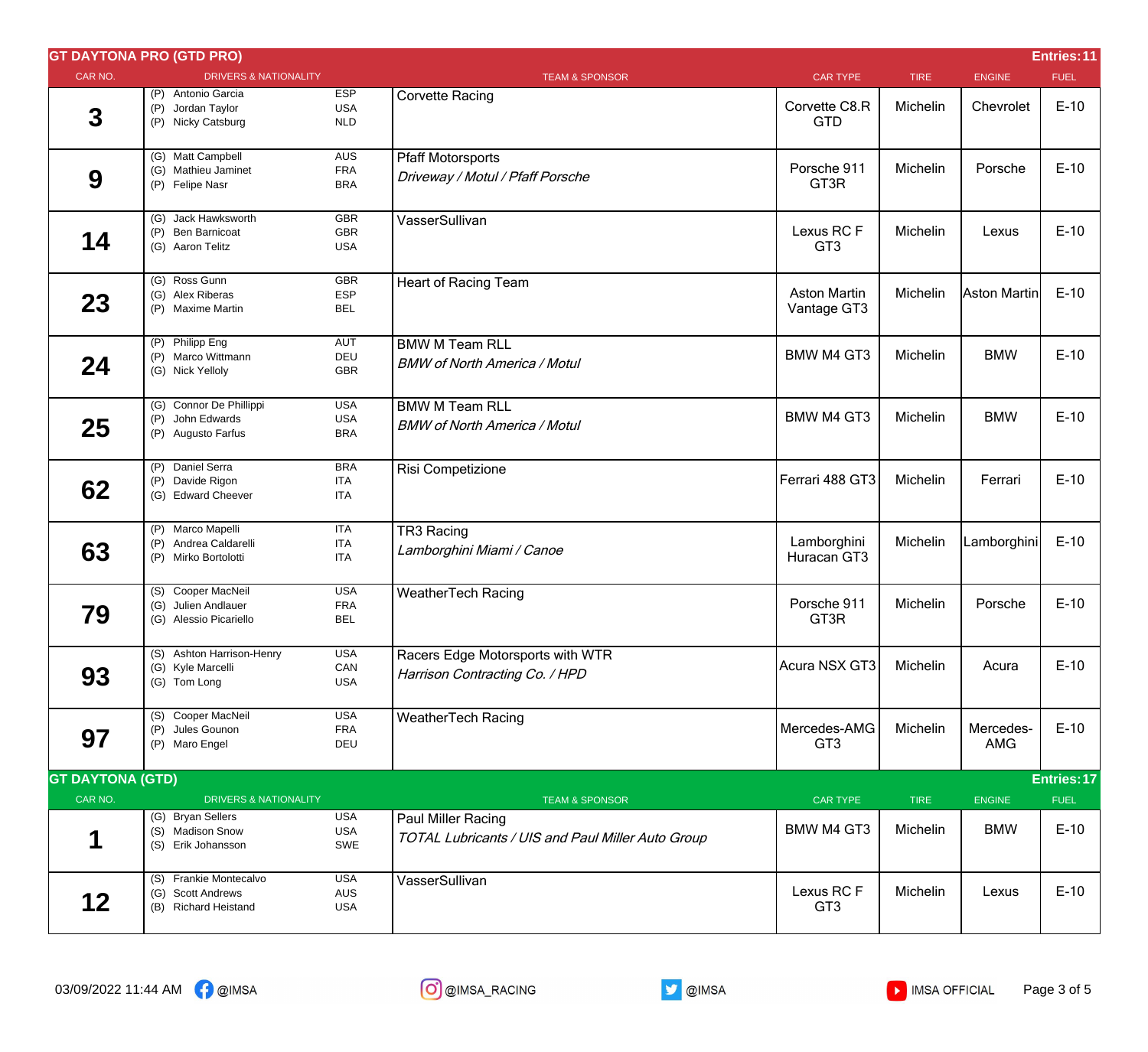| <b>GT DAYTONA (GTD)</b> |                                                                       |                                        |                                                                                                                         |                                    |             |                         | Entries: 17 |
|-------------------------|-----------------------------------------------------------------------|----------------------------------------|-------------------------------------------------------------------------------------------------------------------------|------------------------------------|-------------|-------------------------|-------------|
| CAR NO.                 | <b>DRIVERS &amp; NATIONALITY</b>                                      |                                        | <b>TEAM &amp; SPONSOR</b>                                                                                               | <b>CAR TYPE</b>                    | <b>TIRE</b> | <b>ENGINE</b>           | <b>FUEL</b> |
| 16                      | (B) Ryan Hardwick<br>(S) Zacharie Robichon<br>(G) Jan Heylen          | <b>USA</b><br>CAN<br><b>BEL</b>        | <b>Wright Motorsports</b><br>1st Phorm / Mountain Motorsports / Una Vida Tequila                                        | Porsche 911<br>GT3R                | Michelin    | Porsche                 | $E-10$      |
| 21                      | (S) Simon Mann<br>(B) Luis Perez Companc<br>(P) Toni Vilander         | <b>USA</b><br>ARG<br><b>FIN</b>        | AF CORSE                                                                                                                | Ferrari 488 GT3                    | Michelin    | Ferrari                 | $E-10$      |
| 27                      | (S) Roman De Angelis<br>(S) lan James<br>(G) Tom Gamble               | CAN<br><b>USA</b><br><b>GBR</b>        | <b>Heart of Racing Team</b>                                                                                             | <b>Aston Martin</b><br>Vantage GT3 | Michelin    | Aston Martin            | $E-10$      |
| 28                      | (S) Michael de Quesada<br>(S) Daniel Morad<br>(P) Maximilian Goetz    | <b>USA</b><br>CAN<br>DEU               | Alegra Motorsports<br>Navisec Cyber Security                                                                            | Mercedes-AMG<br>GT <sub>3</sub>    | Michelin    | Mercedes-<br><b>AMG</b> | $E-10$      |
| 32                      | (S) Mike Skeen<br>(S) Stevan McAleer<br>(P) Daniel Juncadella         | <b>USA</b><br><b>GBR</b><br><b>ESP</b> | <b>Gilbert Korthoff Motorsports</b><br><b>Marine Data Solutions</b>                                                     | Mercedes-AMG<br>GT <sub>3</sub>    | Michelin    | Mercedes-<br><b>AMG</b> | $E-10$      |
| 39                      | (S) Robert Megennis<br>(S) Corey Lewis<br>(G) Jeff Westphal           | <b>USA</b><br><b>USA</b><br><b>USA</b> | CarBahn with Peregrine Racing<br>Accel / Menlo / DataRobot / Palantir / SailPoint / Optimizely                          | Lamborghini<br>Huracan GT3         | Michelin    | Lamborghini             | $E-10$      |
| 42                      | (B) Don Yount<br>(S) Jaden Conwright<br>(S) Mateo Llarena             | <b>USA</b><br><b>USA</b><br><b>GTM</b> | NTE/SSR<br>Southwest Funding / Lamborghini Dallas / Dropup / Fuquette                                                   | Lamborghini<br>Huracan GT3         | Michelin    | Lamborghini             | $E-10$      |
| 44                      | (B) John Potter<br>(G) Andy Lally<br>(S) Spencer Pumpelly             | <b>USA</b><br><b>USA</b><br><b>USA</b> | <b>Magnus Racing</b>                                                                                                    | <b>Aston Martin</b><br>Vantage GT3 | Michelin    | Aston Martin            | $E-10$      |
| 47                      | (B) Roberto Lacorte<br>(S) Giorgio Sernagiotto<br>(P) Antonio Fuoco   | <b>ITA</b><br><b>ITA</b><br><b>ITA</b> | Cetilar Racing<br>Cetilar                                                                                               | Ferrari 488 GT3                    | Michelin    | Ferrari                 | $E-10$      |
| 57                      | (S) Russell Ward<br>(G) Philip Ellis<br>(S) Marvin Dienst             | <b>USA</b><br>CHE<br>DEU               | <b>Winward Racing</b><br>Techemet / First Horizon / Exxon Mobil                                                         | Mercedes-AMG<br>GT <sub>3</sub>    | Michelin    | Mercedes-<br><b>AMG</b> | $E-10$      |
| 59                      | (S) Jon Miller<br>(S) Patrick Gallagher<br>(G) Paul Holton            | <b>USA</b><br><b>USA</b><br><b>USA</b> | <b>Crucial Motorsports</b><br>Motul / JDRF / Lincoln Equities Group / Belle Haven<br><b>Investments / Notlad Racing</b> | McLaren 720S<br>GT <sub>3</sub>    | Michelin    | McLaren                 | $E-10$      |
| 66                      | (S) Kyffin Simpson<br>(B) Till Bechtolsheimer<br>(G) Mario Farnbacher | <b>IOT</b><br>GBR<br>DEU               | <b>Gradient Racing</b><br>Invest Cayman / Unit Nutrition / Acura / HPD                                                  | Acura NSX GT3                      | Michelin    | Acura                   | $E-10$      |
| 70                      | (B) Brendan Iribe<br>(S) Ollie Millroy<br>(G) Jordan Pepper           | <b>USA</b><br>GBR<br>ZAF               | inception racing                                                                                                        | McLaren 720S<br>GT <sub>3</sub>    | Michelin    | McLaren                 | $E-10$      |
| 96                      | (S) Robby Foley<br>(G) Bill Auberlen<br>(S) Michael Dinan             | <b>USA</b><br><b>USA</b><br><b>USA</b> | <b>Turner Motorsport</b><br>Turner Motorsport / LiquiMoly / Barletta Engineering                                        | <b>BMW M4 GT3</b>                  | Michelin    | <b>BMW</b>              | $E-10$      |